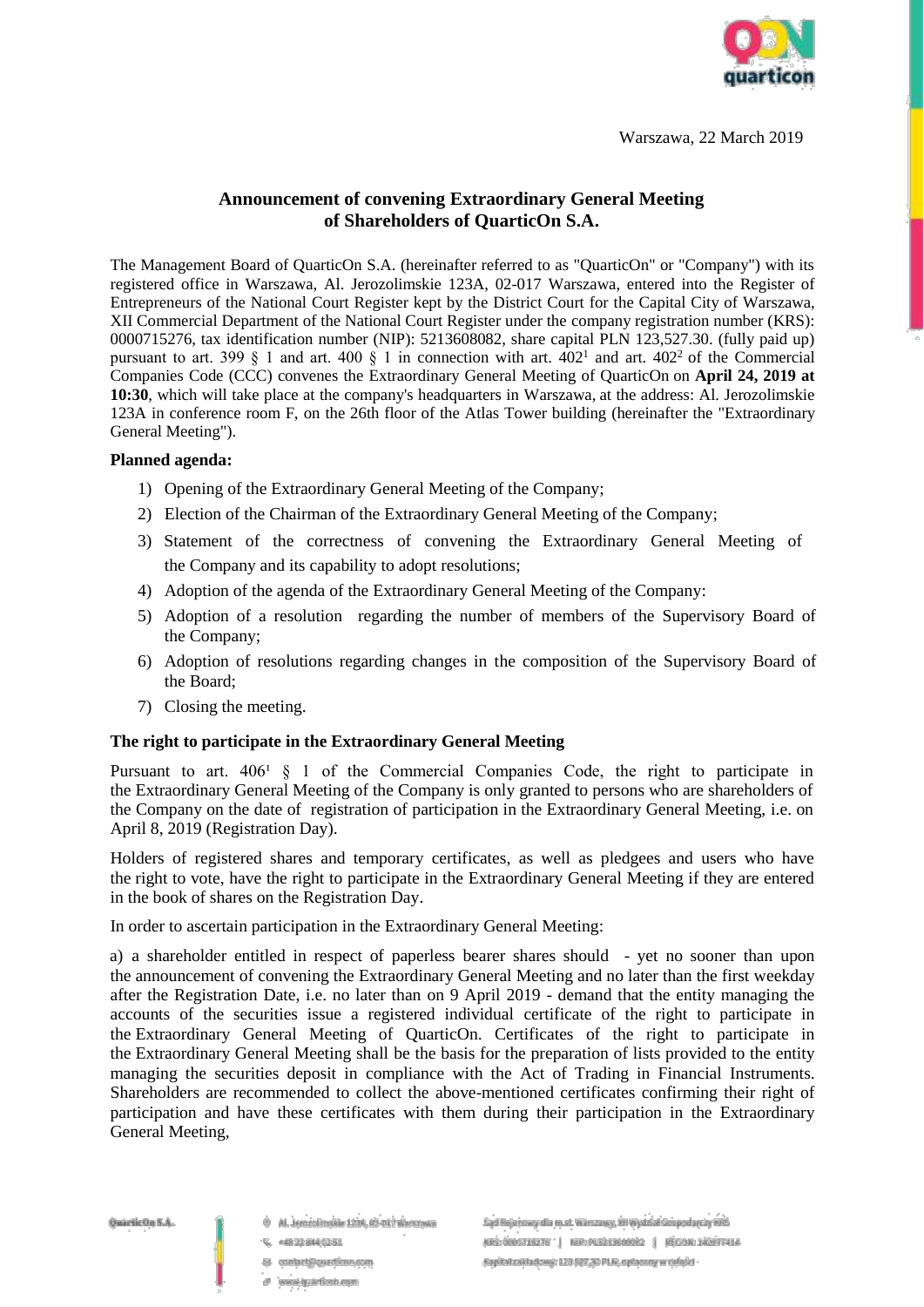

b) a shareholder entitled from shares in the form of a document has the right to participate in the Extraordinary General Meeting if the share documents are submitted to the Company no later than on the Registration Date and will not be withdrawn before the end of this day. Instead of a share, a certificate may be issued to prove that the shares have been deposited with a notary, a bank or an investment firm which have registered offices or branches in the European Union or a state that is a party to the European Economic Area agreement indicated in the announcement of the Extraordinary General Meeting. The certificate should include the numbers of the share documents and states that the share documents will not be handed over before the end of the day of registration of participation in the Extraordinary General Meeting.

## **The day of registration of participation in the Extraordinary General Meeting**

The date of registration of participation in the Extraordinary General Meeting is April 8, 2019.

#### **Shareholders' rights related to participation in the Extraordinary General Meeting**

1. The right of a shareholder to request placing specific issues on the agenda of the General Meeting

A shareholder or shareholders who represent at least 1/20 of the share capital have the right to request placement of specific issues on the agenda of the Extraordinary General Meeting of the Company. The request should be submitted to the Management Board of the Company no later than 21 days before the date of the Extraordinary General Meeting. The request should include justification or a draft resolution regarding the proposed item on the agenda. The request may be submitted in writing at the registered office of the Company at: QuarticOn S.A., Al. Jerozolimskie 123A, 02-017 Warszawa or in electronic form (e-mail) by sending an electronic message to the e-mail address: [gielda@quarticon.com](mailto:gielda@quarticon.com)

The proper date of submission of the above request will be proved by the date of its submission to the Company, and in the case of using the electronic means of communication, the date of placing the above request in the e-mail system of the company (receipt by the e-mail server of the Company).

A shareholder or shareholders requesting that specific issues be put on the agenda must provide, along with the request documents confirming their identity and the right to request specific issues to be placed on the agenda of the Extraordinary General Meeting, in particular:

1) a deposit certificate or a certificate confirming the right to participate in the Extraordinary General Meeting of the Company, issued by an entity keeping a securities account in accordance with the regulations on trading in financial instruments, confirming that the addressee is a shareholder of the Company and has the appropriate number of shares on the day of the request submission, and

2) in the case of a shareholder who is a natural person - a copy of an ID card, passport or other document confirming his / her identity,

3) in the case of a shareholder other than a natural person - a copy of the current, i.e. not older than 30 days to the date of the Extraordinary General Meeting, excerpt from the proper register or other document confirming the authorization to represent the shareholder.

The duty to attach the documents referred to hereinabove concerns both the shareholders submitting a demand in writing and by means of electronic communication. Documents should be attached in the form relevant to each request (paper document or its copy or scan and conversion to PDF format).

QuarticOn may take necessary actions to identify the shareholder or shareholders and verify the shareholder's or shareholders' right to submit the aforementioned request, in particular in the event of doubts concerning the content or veracity of the documents referred to above, before making a decision regarding the shareholder's request to place certain issues on the agenda of the Extraordinary General Meeting, the Company or person (s) appointed by the Company for Shareholders' registration may request

- @ AL. Jerozolimskie 1234, 02-017 Warszawa
- 48328440251
- El contact@quarticon.com
- www.quarticon.com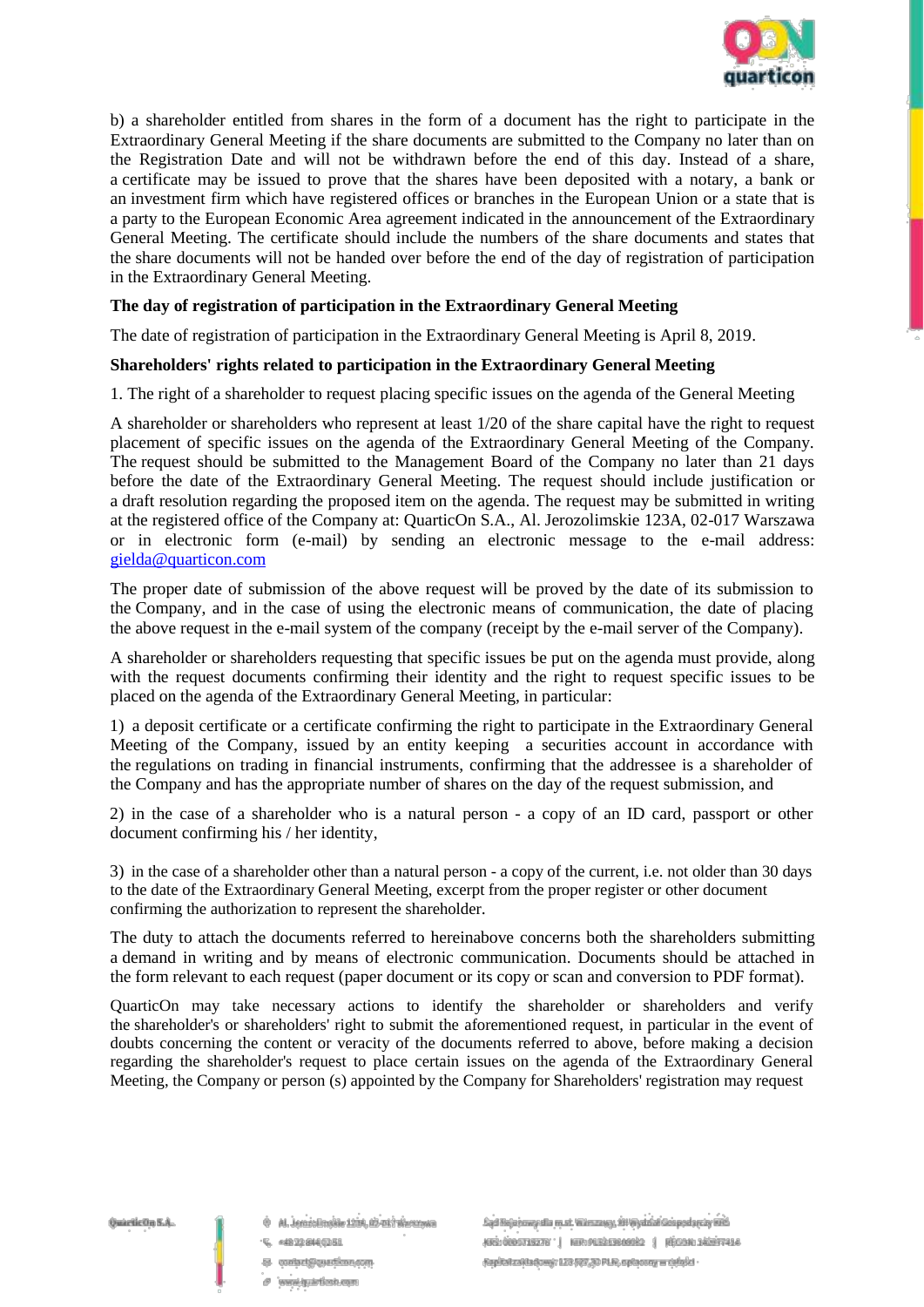

to present the original documents or their copies certified by a notary or other entity authorized to certify the compliance with the original, and to enable the Company to prepare and keep their copies.

In case of: (i) failure to submit (or submitting outdated) documents referred to above; or (ii) the refusal to submit them or to make and keep the copies of the originals of these documents or their certified copies, QuarticOn may refuse to let the shareholder or shareholder's proxy place specific issues on the agenda of the Extraordinary General Meeting

All documents referred to above, prepared in a foreign language, should be accompanied by an appropriate Polish translation prepared by a sworn translator.

The Management Board of the Company shall promptly, but no later than eighteen days prior to the scheduled date of the Extraordinary General Meeting, announce changes to the agenda introduced at the request of a shareholder or shareholders. The announcement of the new agenda will take place in a manner appropriate for convening the Extraordinary General Meeting.

2. The shareholder's right to submit draft resolutions

A shareholder or shareholders of the Company representing at least 1/20 of the share capital may, prior to the date of the Extraordinary General Meeting, notify the Company in writing at its registered office at: QuarticOn S.A., Al. Jerozolimskie 123A, 02-017 Warszawa or in electronic form (e-mail) by sending an electronic message to the email address: [gielda@quarticon.com,](mailto:gielda@quarticon.com) draft resolutions regarding issues included in the agenda of the Extraordinary General Meeting or issues to be included in the agenda.

A shareholder or shareholders submitting draft resolutions must present, together with their request, documents confirming their identity and the right to request that specific issues be placed on the agenda of the Extraordinary General Meeting, in particular:

1) a deposit certificate or a certificate confirming the right to participate in the Extraordinary General Meeting of the Company, issued by an entity keeping a securities account in accordance with the regulations on trading in financial instruments, confirming that the addressee is a shareholder of the Company and has the appropriate number of shares on the day of submitting the request, and

2) in the case of a shareholder who is a natural person - a copy of an ID card, passport or other document confirming his / her identity,

3) in the case of a shareholder other than a natural person - a copy of the current excerpt from the proper register or other document confirming the authorization to represent the shareholder.

The duty to attach the documents referred to hereinabove concerns both the shareholders submitting a demand in writing and by means of electronic communication. Documents should be attached in the form relevant to each request (paper document or its copy or scan and conversion to PDF format).The Company may take necessary actions to identify a shareholder or shareholders and verify the validity of the documents sent.

QuarticOn may take necessary actions to identify the shareholder or shareholders and verify the shareholder's or shareholders' right to submit the aforementioned request, in particular in the event of doubts concerning the content or veracity of the documents referred to above, before making a decision regarding the shareholder's request to place certain issues on the agenda of the Extraordinary General Meeting, the Company or person (s) appointed by the Company for Shareholders' registration may request to present the original documents or their copies certified by a notary or other entity authorized to certify the compliance with the original, and to enable the Company to prepare and keep their copies.

In case of: (i) failure to submit (or submitting outdated) documents referred to above; or (ii) the refusal to submit them or to make and keep the copies of the originals of these documents or their certified

Owartle On S.A.

 $@$  Al., lerozolimskie 1238, 02-017 Warszwan

L +4833 844 02 51

El contact@quarticon.com

a www.quarticon.com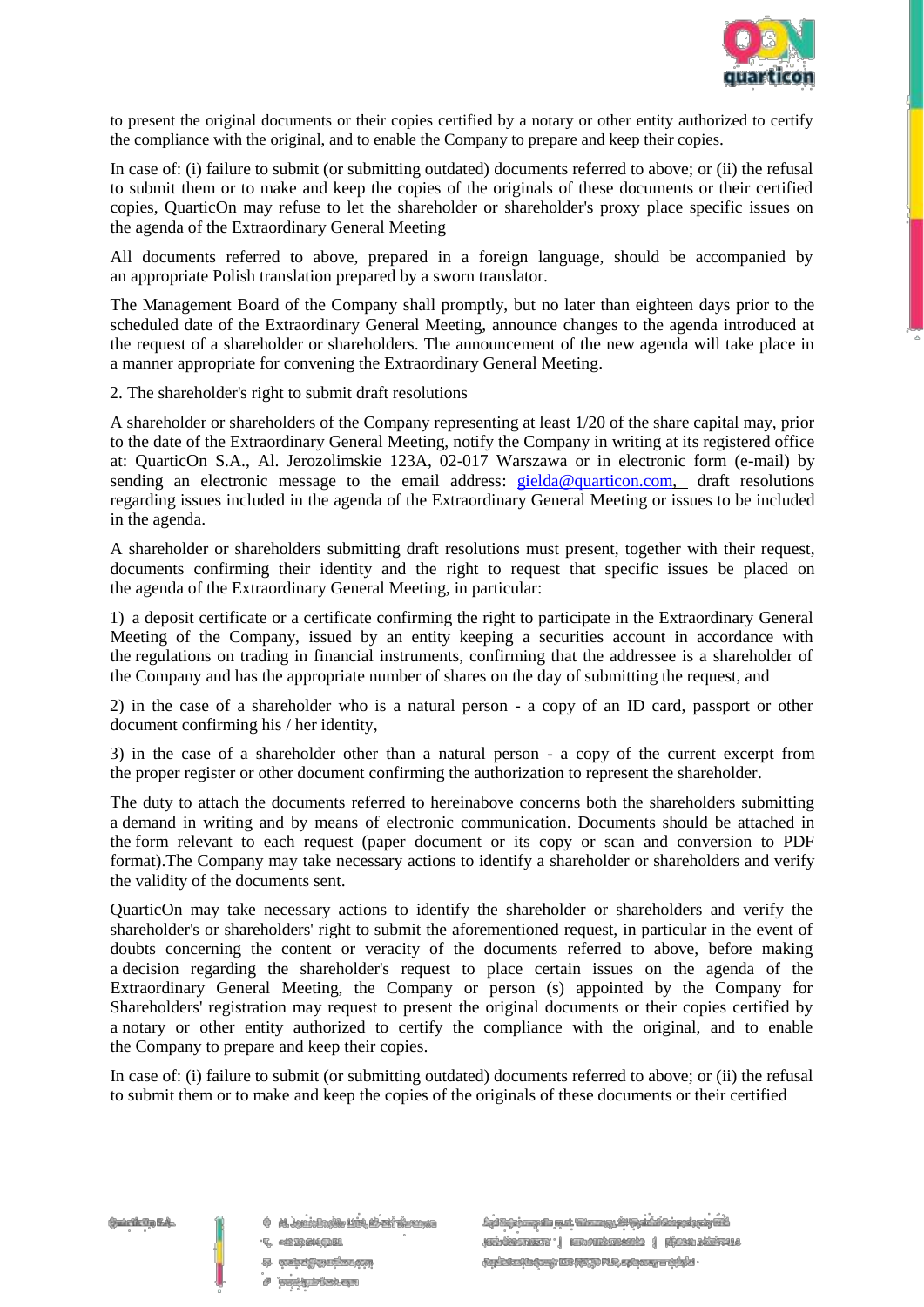copies, QuarticOn may refuse to let the shareholder or shareholder's proxy place specific issues on the agenda of the Extraordinary General Meeting

All the documents referred to above, prepared in a foreign language, should be accompanied by an appropriate Polish translation prepared by a sworn translator.

The Management Board of the Company will promptly announce draft resolutions submitted by a shareholder or shareholders before the Extraordinary General Meeting takes place. The announcement of the resolutions adopted before the Extraordinary General Meeting will take place in a manner appropriate for convening the Extraordinary General Meeting.

3. Each shareholder authorized to participate in the Extraordinary General Meeting may submit draft resolutions concerning issues included in the agenda during the General Meeting..

#### **Participation in the Extraordinary General Meeting by proxy**

A shareholder may participate in the Extraordinary General Meeting and exercise the right to vote in person or through a proxy.

The power of proxy to participate in the Extraordinary General Meeting and to exercise the right to vote must be granted in writing or in electronic form.

The form for the power of proxy and a form for exercising the right to vote by a proxy is placed on the QuarticOn website: [https://quarticon.com/pl/o-nas/dla-inwestorow/.](https://quarticon.com/pl/o-nas/dla-inwestorow/)

The Company does not impose an obligation to grant a power of proxy on the above-mentioned form. At the same time, the Management Board of the Company informs that if a shareholder grants the power of proxy along with the voting instructions, the Company will not verify whether the proxies exercise their rights to vote in accordance with the instructions they have received from the shareholders. Therefore, the Management Board of the Company informs that the voting instructions should be provided only to the proxy.

If the shareholder grants a power of proxy to participate in the meeting and to exercise the right to vote at the Extraordinary General Meeting, in order to identify the shareholder and proxy representing him, the following document should be attached and presented or submitted to the person or persons designated to register shareholders to the document confirming the power of proxy:

- a. in the case of a shareholder who is a natural person the original or a copy of the ID card, pages of the passport allowing identification or another valid official document confirming the shareholder's identity;
- b. in the case of a shareholder who is not a natural person an original or a copy of the current excerpt from the proper register or other document confirming the existence of such shareholders issued not earlier than 30 days before the day of submission and confirming the right of their representative or representatives who granted power of proxy on behalf of such shareholders to represent them at the Extraordinary General Meeting, together with originals or copies of ID card, pages of the passport allowing identification or another valid official document confirming the identity of the representative or representatives granting power of proxy to represent shareholders at the Extraordinary General Meeting;
- c. in the case of a proxy who is a natural person an original or a copy of the ID card, pages of the passport allowing identification or another valid official document confirming the identity of the proxy;
- d. in the case of a proxy who is not a natural person an original or a copy of the current excerpt from the proper register or other document confirming the existence of such a proxy which is not issued earlier than 30 days before the day of submission and the right of his or her representative or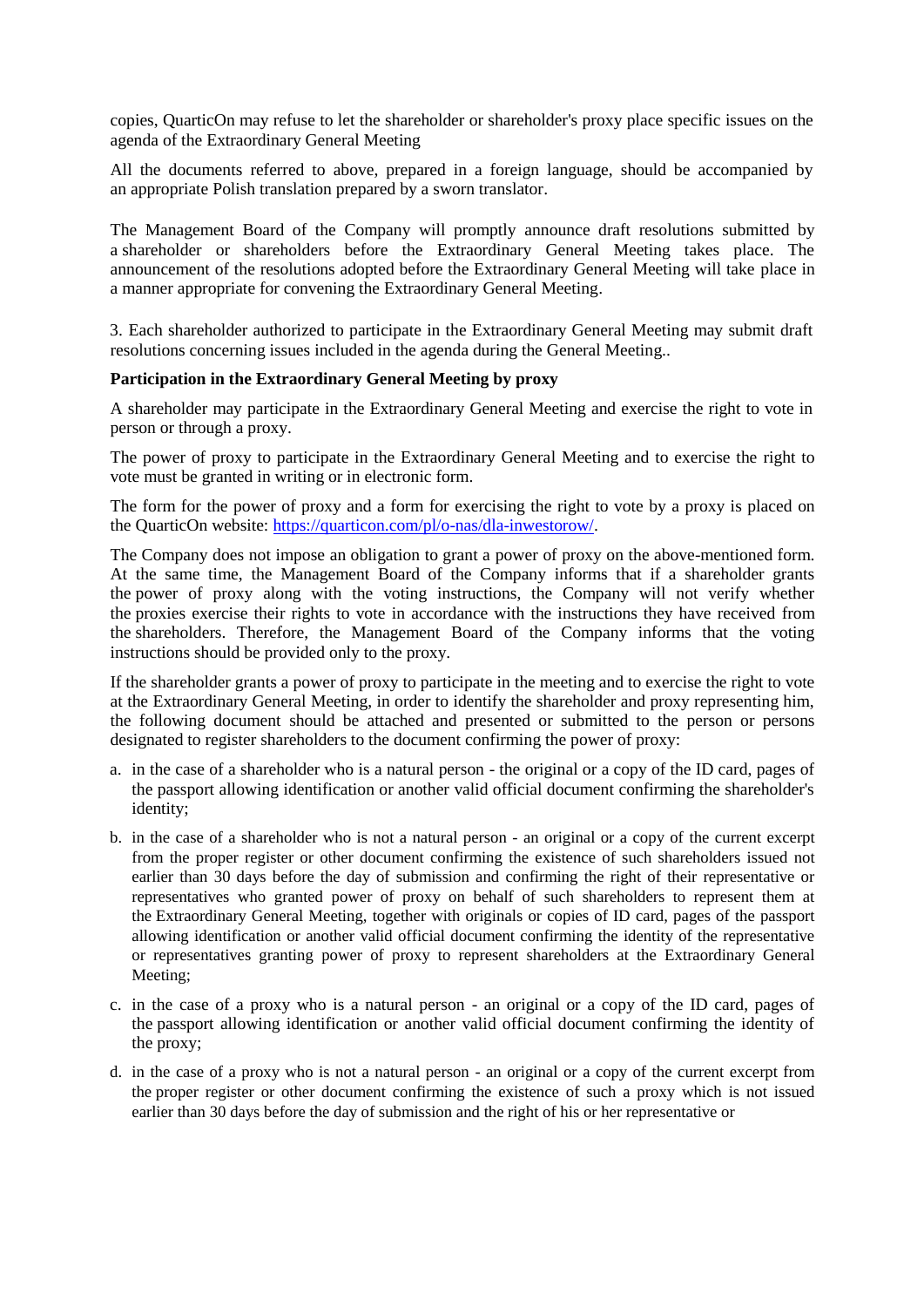

representatives who are present on behalf of such a proxy at the Extraordinary General Meeting to represent him, together with the originals or copies of the ID card, pages of the passport allowing identification or other valid official document confirming the identity of the representative or representatives authorized to represent the proxy.

In the case of foreign entities in whose countries of registration proper registers are not kept, instead of an original or a copy of the current excerpt from the register referred to above, you must submit originals or copies of documents confirming the existence of a given entity not earlier than 30 days before the date of their submission and valid documents confirming the right of their representative or representatives who appeared on behalf of such entity at the Extraordinary General Meeting to represent them.

QuarticOn may take necessary actions to identify the shareholder or shareholders and verify the shareholder's or shareholders' right to submit the aforementioned request, in particular in the event of doubts concerning the content or veracity of the documents referred to above, before making a decision regarding the shareholder's request to place certain issues on the agenda of the Extraordinary General Meeting, the Company or person (s) appointed by the Company for Shareholders' registration may request to present the original documents or their copies certified by a notary or other entity authorized to certify the compliance with the original, and to enable the Company to prepare and keep their copies

In case of: (i) failure to submit (or submitting outdated) documents referred to above; or (ii) the refusal to submit them or to make and keep the copies of the originals of these documents or their certified copies, the shareholder or shareholder's proxy may be prevented from participating in the Extraordinary General Meeting.

All the documents referred to above, prepared in a foreign language, should be accompanied by an appropriate Polish translation prepared by a sworn translator.

Granting the power of proxy in electronic form should be reported to the Management Board using electronic means of communication. The above notification may be sent by e-mail to the Company's e-mail address: [gielda@quarticon.com](mailto:gielda@quarticon.com) no later than at 5.00 p.m. on the day preceding the day of the Extraordinary General Meeting (failure to notify the Company of the power of proxy in electronic form does not prevent the proxy from attending the Extraordinary General Meeting based on the power of proxy granted in writing). Together with the notification, please send a scan of the power of proxy and scan of the documents referred to above. The notification should also indicate the e-mail address through which the Company will be able to contact the shareholder and the proxy. The Management Board has the right to verify the notifications sent and to take actions to identify the shareholder and proxy and to confirm the correctness of the authorization. Such verification may involve in particular a return question by phone or by e-mail to the shareholder or proxy. The above rules are also applicable for the change or cancellation of the power of proxy granted. Notifications mentioned above which do not meet the above requirements do not have any legal effects on the Company. The company is not responsible for any errors in the full power of proxy and actions of persons using power of proxy.

The rules of exercising the right to vote by proxy mentioned above apply to the power of proxy granted in electronic form.

# **The possibility and method of participating in the Extraordinary General Meeting by means of electronic communication**

QuarticOn excludes the possibility of participating in the Extraordinary General Meeting by means of electronic communication.

Owartle On S.A.

 $@$  Al., lerozolimskie 1238, 02-017 Warszwan

- L +4833 844 0351
- El contact@quarticon.com
- a www.quarticon.com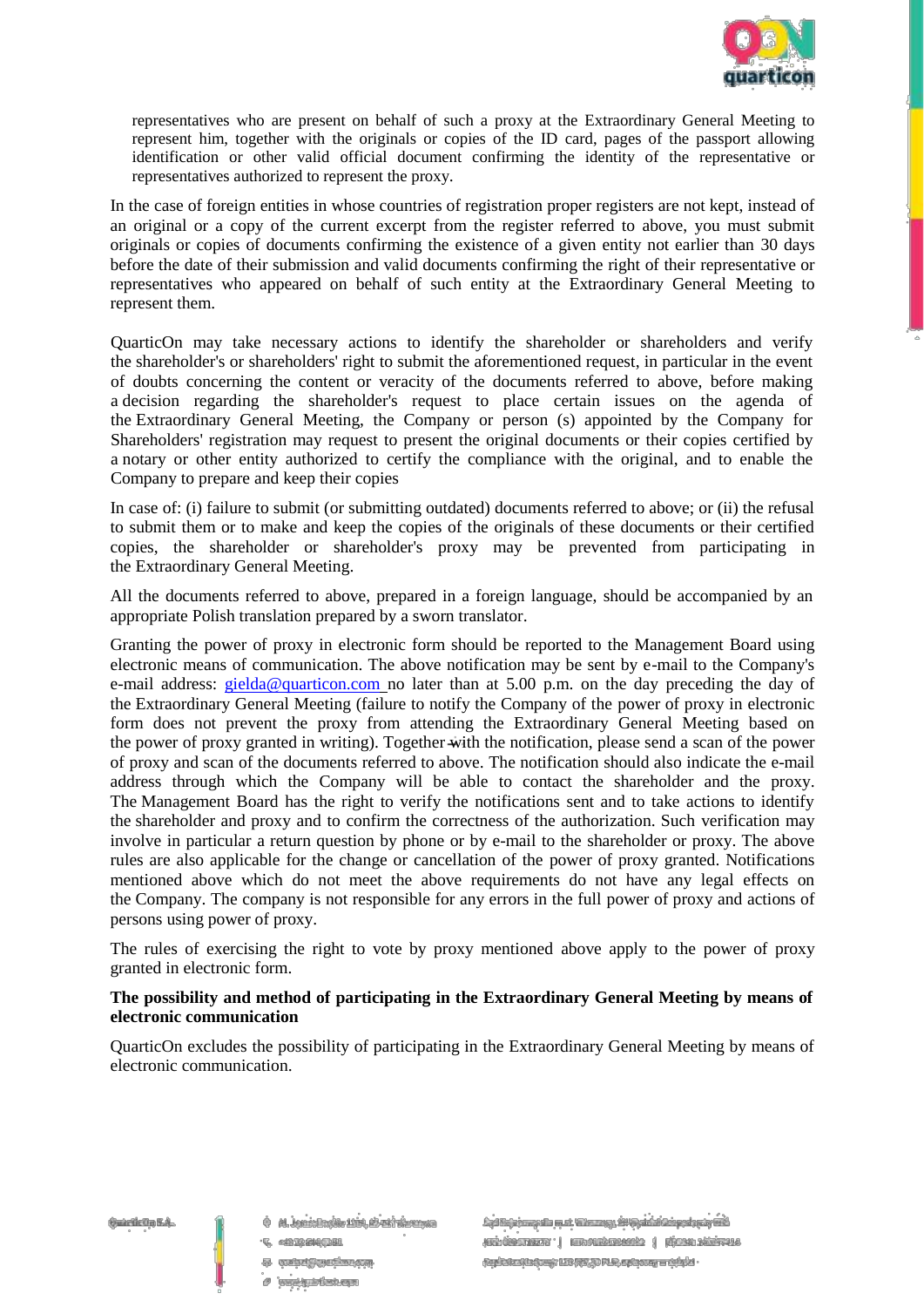

## **The way of speaking during the Extraordinary General Meeting by means of electronic communication**

QuarticOn excludes the possibility of speaking during the Extraordinary General Meeting by means of electronic communication.

#### **The way of exercising the right to vote by correspondence or use of electronic means of communication**

QuarticOn excludes the possibility of exercising the right to vote by correspondence or by means of electronic communication.

## **List of shareholders entitled to participate in the Extraordinary General Meeting**

The list of shareholders entitled to participate in the Extraordinary General Meeting will be displayed in the headquarters of the QuarticOn Board at the address: QuarticOn S.A., Al. Jerozolimskie 123A, 02-017 Warszawa, between 9.00 am and 4.00 pm, for three working days (excluding Saturdays and public holidays) before the Extraordinary General Meeting, i.e. on 19, 22, 23 April 2019.

Each Shareholder may demand to be sent the list of shareholders free of charge by e-mail, by giving the address to which the list should be sent. A shareholder may also view the list of shareholders at the office of the Management Board and request a copy of the list for a return of costs of its preparation.

A shareholder has the right to request copies of motions on issues included on the agenda within one week prior to the Extraordinary General Meeting.

The shareholder of QuarticOn is obliged to prove his / her identity and status as a shareholder of QuarticOn when requesting access to the list of shareholders at the registered office of the Company or sending this list by e-mail or requesting a copy of motions on issues included in the agenda. For this purpose, it is possible to present a certificate of the right to participate in the Extraordinary General Meeting or a deposit certificate.

# **Access to documentation and indication of the website**

The full text of the documentation to be presented at the Extraordinary General Meeting together with draft resolutions will be made available at the registered office of the Company at: QuarticOn S.A., Al. Jerozolimskie 123A, 02-017 Warszawa and on the Company's website: [https://quarticon.com/pl/o](https://quarticon.com/pl/o-nas/dla-inwestorow/)[nas/dla-inwestorow/](https://quarticon.com/pl/o-nas/dla-inwestorow/) from the date of convening the Extraordinary General Meeting.

Possible comments of the Management Board or Supervisory Board of QuarticOn regarding issues included in the agenda of the Extraordinary General Meeting or issues that are to be included in the agenda before the date of their holding, will be available on the Company's website, immediately after their preparation.

QuarticOn informs that the paper version of the documentation for Shareholders will not be provided during the Extraordinary General Meeting.

Information and documents regarding the Extraordinary General Meeting are available on the website [https://quarticon.com/pl/o-nas/dla-inwestorow/.](https://quarticon.com/pl/o-nas/dla-inwestorow/)

#### **Information clause for QuarticOn shareholders regarding the processing of personal data**

According to art. 14 par. 1-2 of the Regulation (EU) 2016/679 of the European Parliament and of the Council of 27 April 2016 on the protection of individuals with regard to the processing of personal data and on the free movement of such data and the repeal of Directive 95/46 / EC (general data protection regulation) (hereinafter "GDPR") QuarticOn informs that in connection with convening the Extraordinary General Meeting, the Company will process personal data of the Company's shareholders, proxies authorized to vote, other persons entitled to exercise rights to vote at the OGM and personal data disclosed

- @ AL. Jerozolimskie 123A, 02-017 Warszawa
- U. +48 22 844 02 51
- El contact@quarticon.com
- a www.quarticon.com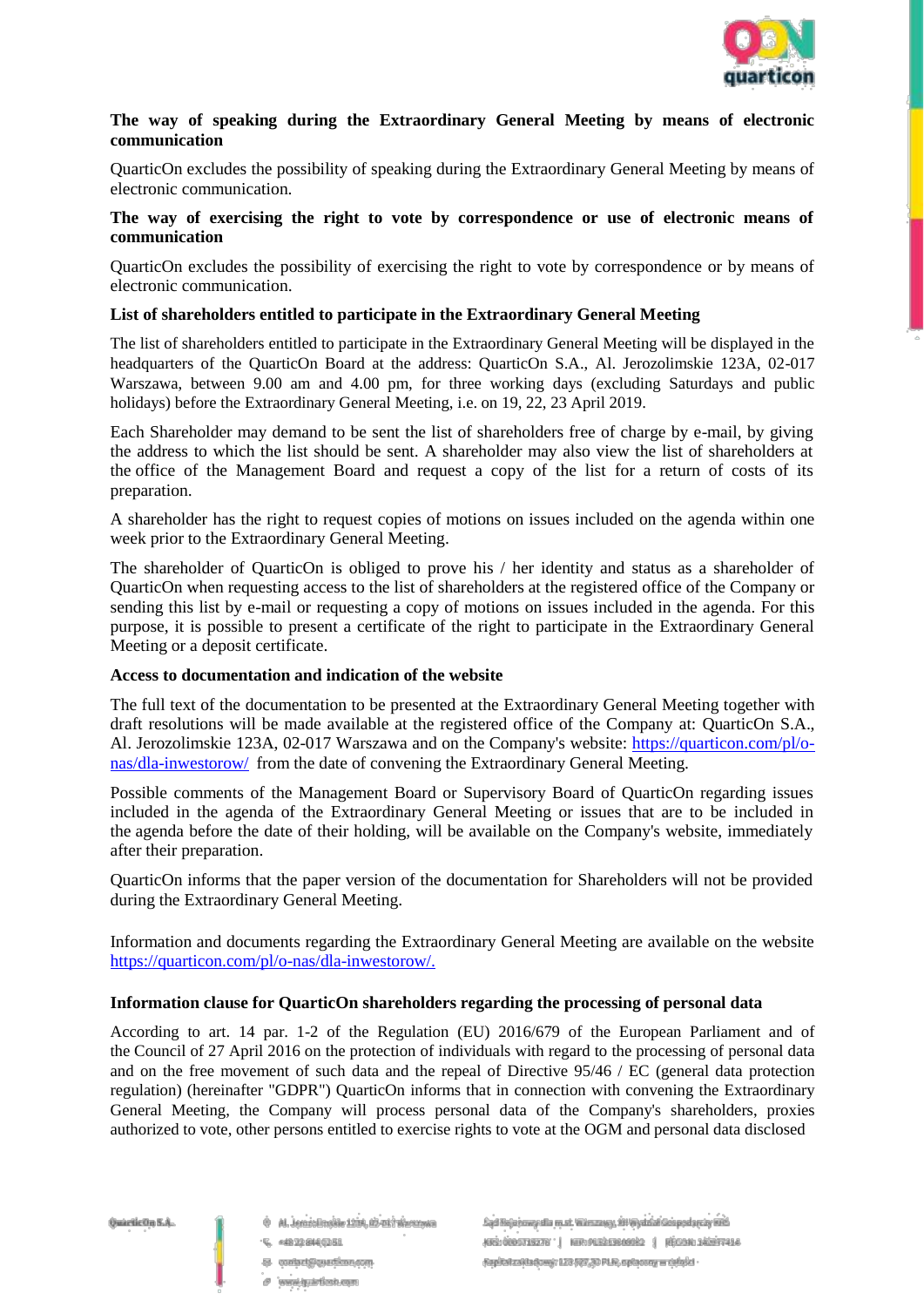

during the Extraordinary General Meeting, together referred to as "Shareholders". Therefore, the Company declares that:

**The administrator of your personal data** is QuarticOn S.A., Al. Jerozolimskie 123A, 02-017 Warszawa, whose register files are kept in the District Court for the Capital City of Warszawa, XII Commercial Department of the National Court Register under the company registration number (KRS) 0000715276, tax identification number (NIP): 5213608082, share capital PLN 123,527.30. (fully paid up).

In the matter of protecting your personal data, you can contact the Company at the email address: rodo@quarticon.com or in writing to the address of QuarticOn: Al. Jerozolimskie 123A, 02-017 Warszawa.

QuarticOn will acquire personal data of persons entitled to participate in the Extraordinary General Meeting, respectively from the National Depository for Securities or by submitting share documents in the Company, or by other ways connected with expressing the intention to participate or participation in the Extraordinary General Meeting and exercising the right to vote, according to 4063  $\overline{\S}$  1, 2, 3 and 5 of the Commercial Companies Code.

QuarticOn processes (i) personal data which identify the Shareholder, such as first name, surname, address or delivery address and PESEL number, (ii) data included in the powers of proxy, (iii) data on shares and rights resulting from them, such as: number , type and numbers of shares and number of votes available, and (iv) - in cases when Shareholders contact the Company electronically - an e-mail address.

# **Objectives and grounds for processing.**

Pursuant to art. 6 par. 1 (c, f) of GDPR QuarticOn will process the data of persons entitled to participate in the Extraordinary General Meeting in order to:

- 1. Enable participation in the Extraordinary General Meeting of Shareholders of QuarticOn;
- 2. Implement correctly tasks related to the service of natural persons holding shares of QuarticOn - the legal basis for processing is the necessity of processing data to fulfil the legal obligations to which QuarticOn is subject, in particular:
- 3. Those ones pursuant to the Act of 15 September 2000, and the Commercial Companies Code, such as signing a list of shareholders entitled to participate in the Extraordinary General Meeting by the Management Board of QuarticOn and presenting it to the Management Board for three working days prior to the Extraordinary General Meeting, to provide other shareholders with it, making its copies and sending them to other shareholders (Articles 407, 1.11 and 2 of CCC)
- 4. Exercise the right to shareholder's profit (347of CCC);
- 5. Meet the information obligation specified in the Act of 29 July 2005 on public offering and conditions governing the introduction of financial instruments to organized trading, and public companies; and
- 6. Meet the information obligation specified in the Regulation of the Minister of Finance of March 29, 2018 regarding current and periodic information published by issuers of securities and conditions for recognition of information as required by a state not being a member state.

# **Data sharing**

In connection with the processing of data of persons entitled to participate in the Extraordinary General Meeting for the purposes referred to above, other shareholders may be recipients of personal data in connection with their right to view the list of shareholders, when the list of shareholders is displayed at the Management Board's office and in the connection with the right to receive a copy of this list; the Polish Financial Supervision Authority, which is provided with a list of shareholders entitled to participate in the meeting together with the number of shares and rights to vote attached to each of them can be the other recipient of this data on the basis of Art. 70 point 2 of the Act of July 29, 2005 on Public Offering, Conditions Governing the Introduction of Financial Instruments to Organized Trading, and Public Companies. In addition, personal data of persons entitled to participate in the Extraordinary General

Owartle On S.A.

- @ Al. Jerozolimskie 1238.02-017 Warszawa
- U. +48 22 844 02 51
- El contact@quarticon.com
- a www.quarticon.com